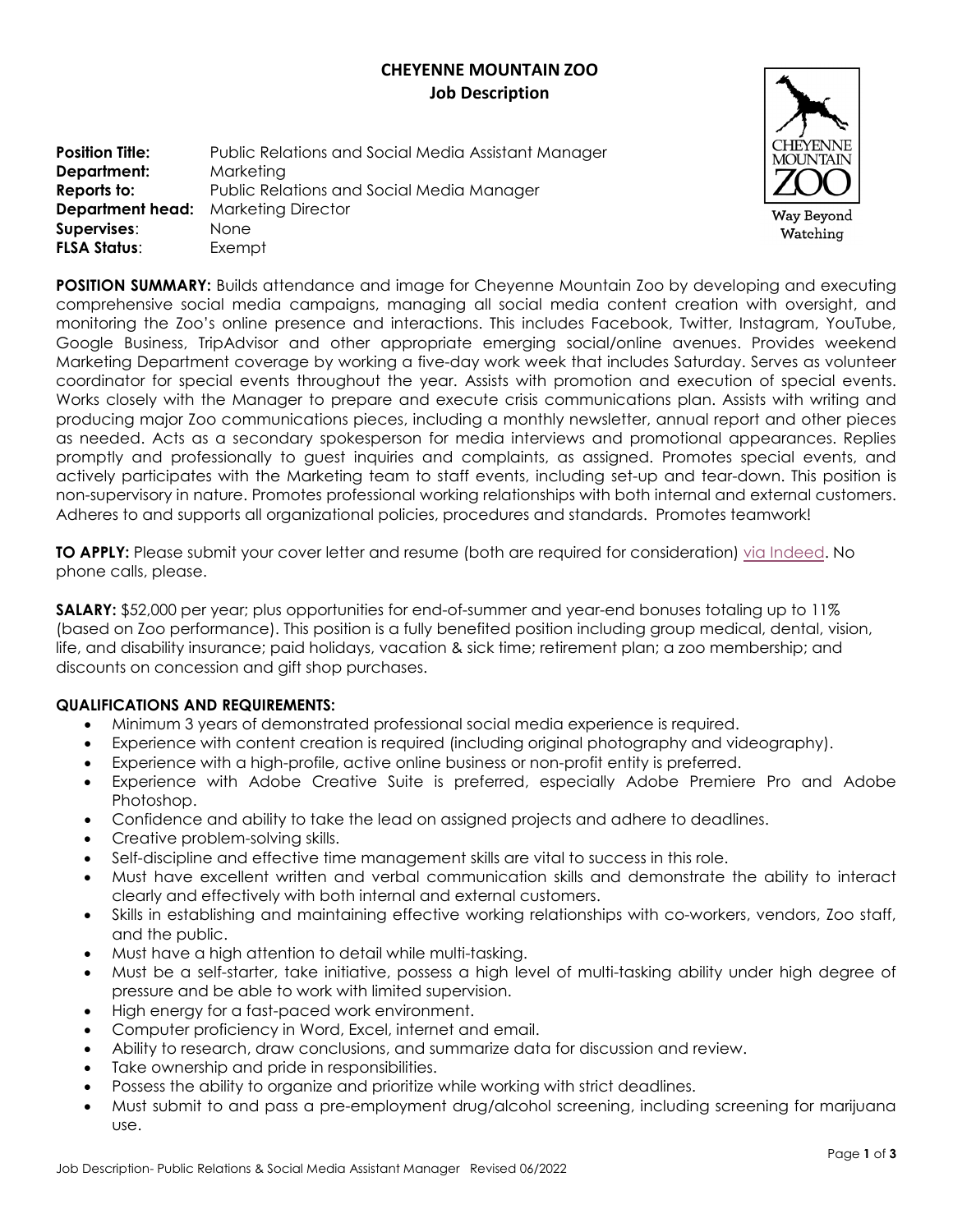## **CHEYENNE MOUNTAIN ZOO Job Description**

- Must submit to a pre-employment background check.
- Must have a valid driver's license and be insurable as a Zoo driver.
- Must be able to provide proof that you can legally work in the United States.

#### **RESPONSIBILITIES AND DUTIES:**

#### **ORGANIZATIONAL EXPECTATIONS:**

- Ensure discretion with confidential information.
- Maintains courteous, helpful and professional behavior on the job. Will support the success of the entire team by promoting a collaborative work environment.
- Adheres to all CMZoo policies and procedures, CMZoo safety policies and procedures and OSHA safety guidelines.
- Consistently contributes to problem solving and cooperates with identified resolutions.
- Must demonstrate regular attendance and punctuality.
- Brings issues and process improvement ideas to the attention of the Supervisor.
- Maintains verbal and written skills required for the position.
- Attends meetings and participates in committees as required.
- Completes trainings as required.
- Adheres to company dress code policy. Always "Zoo Crisp!"
- Demonstrates appropriate level of time management in support of co-workers and the entire team.
- Represents the Zoo in a professional manner.
- Required to be trained in and maintain a minimum of two Emergency Response Team positions.

#### **DEPARTMENTAL EXPECTATIONS:**

- Full-time work schedule will include Saturday coverage (various evenings or early mornings required for special event coverage)
- Work schedule will change to support event planning and execution.
- Flexibility during events to manage ongoing social media and PR duties, while assisting with planning and execution of special events throughout the year.
- May be required to drive personal and/or Zoo vehicle.
- Perform other duties as required.

### **Social Media Duties & Responsibilities**

- Maintain a daily presence on social media through promotional and informational postings.
- Respond to "fan"-initiated interaction and engagement on all social media channels and review sites.
- Create and establish social media promotions to drive attendance during low season.
- Ensure that special events and programs are promoted effectively via our social media channels and other online media.

#### **Event Duties & Responsibilities:**

- Assist with on-site success during all major events throughout the year at CMZoo.
- Assist the Special Events Manager in the planning, development, promotion and execution of all Zoo marketing events, including serving as the volunteer coordinator for those events.
- Promote attendance at Zoo events through all social media and PR channels.
- Actively participate in set-up, tear-down and event staffing, as required.
- Work with the Marketing team to grow existing events such as *Boo at the Zoo* and *Electric Safari* by enhancing the guest experience and increasing event awareness.